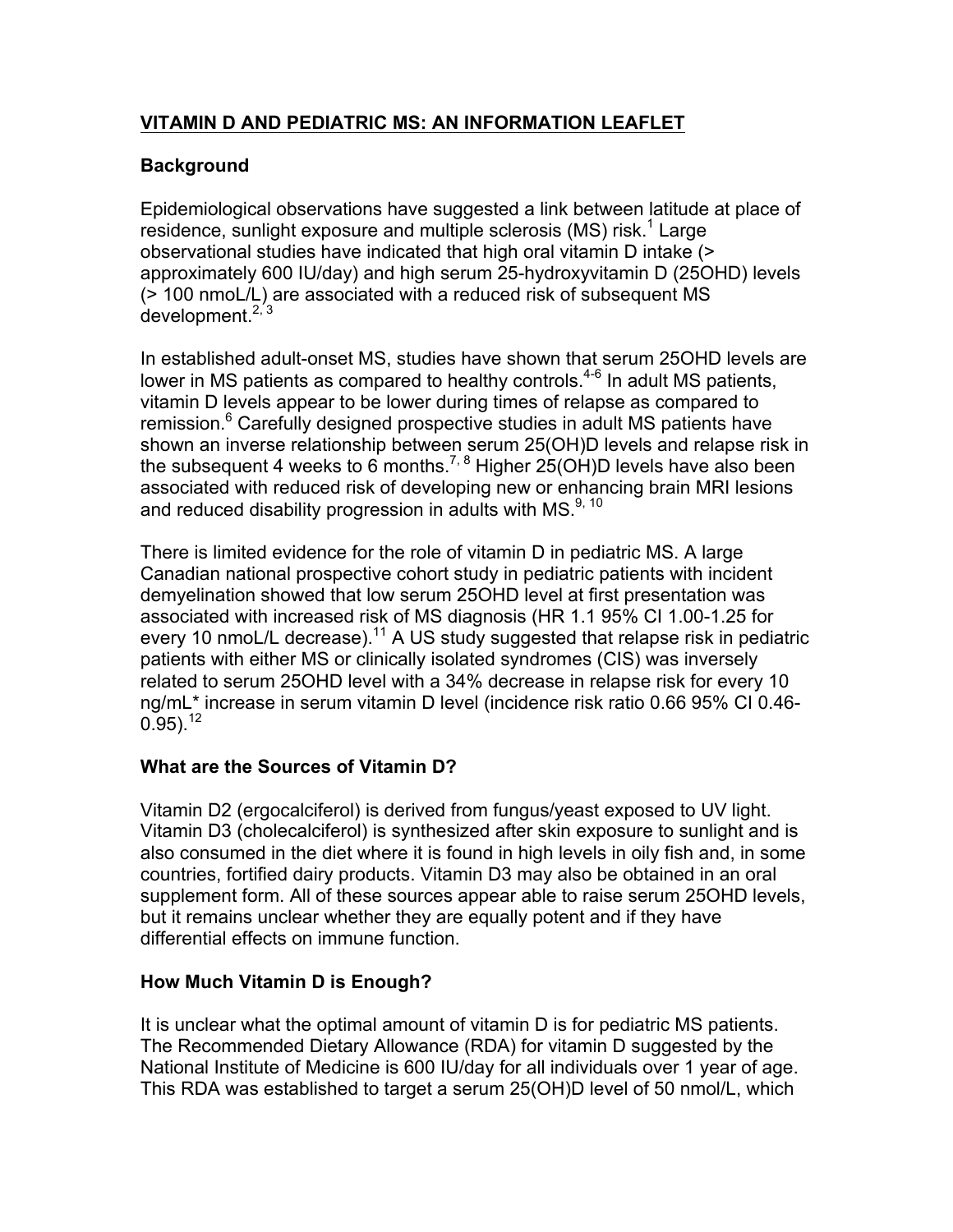was determined with particular concern for maintaining bone health and preventing rickets, not for modulating immune function. Optimal vitamin D intake for improving MS disease course in children has yet to be established.

Serum 25(OH)D level is often used as a marker of vitamin D sufficiency status. Reference ranges vary by laboratory and definitions of deficiency (typically < 30 nmol/L) and sufficiency (typically > 75 nmol/L) are again largely based on bone health outcomes. The optimal 25OHD level for pediatric MS patients still needs to be determined.

#### **How Much Vitamin D is Too Much?**

Vitamin D toxicity is largely related to increased bone resorption and hypercalcemia. The National Institute of Medicine's upper limit for vitamin D intake varies by age and is 4000 IU/day for individuals over the age 9 years. Vitamin D toxicity in adults has not been observed below a daily intake of 10,000 IU daily and is usually associated with a serum 25OHD level above 200 nmoL/L. Studies in adult MS patients have examined dose-response relationships for vitamin D and established short-term safety for daily doses as high as 40,000 IU daily.13, 14 Dose-response relationships and defining a safe range of serum 25OHD levels in children with MS still need to be defined.

### **How Might Vitamin D Affect MS Course?**

Vitamin D likely has immunomodulatory effects.<sup>15</sup> Vitamin D receptors are located on monocytes, macrophages, dendritic cells, and activated T cells. Vitamin D suppresses T cell proliferation, induces a Th1 to Th2 shift, reduces Th17 responses and increases regulatory T cell production. Vitamin D indirectly reduces B cell proliferation and antibody production. There are no studies of the effects of vitamin D on immune cell function in pediatric MS patients.

#### **Conclusions and Priorities for Future Work**

There is much to learn about vitamin D and its effects in children with MS. Current evidence suggests that in children older than 9 years of age, oral vitamin D intake up to 4000 IU/day and maintenance of 25OHD levels in the upper end of reference ranges (75-100 nmoL/L) is likely safe and may have beneficial effects on clinical and radiological disease course.

Establishing age-related oral vitamin D doses that are able to raise serum levels into the desired range, determining optimal frequency and timing of doses with respect to season and establishing the safe range of supplemental oral vitamin D doses in children with MS will only occur through carefully designed prospective studies and randomized clinical trials.

1 ng/mL= 2.496 nmoL/ml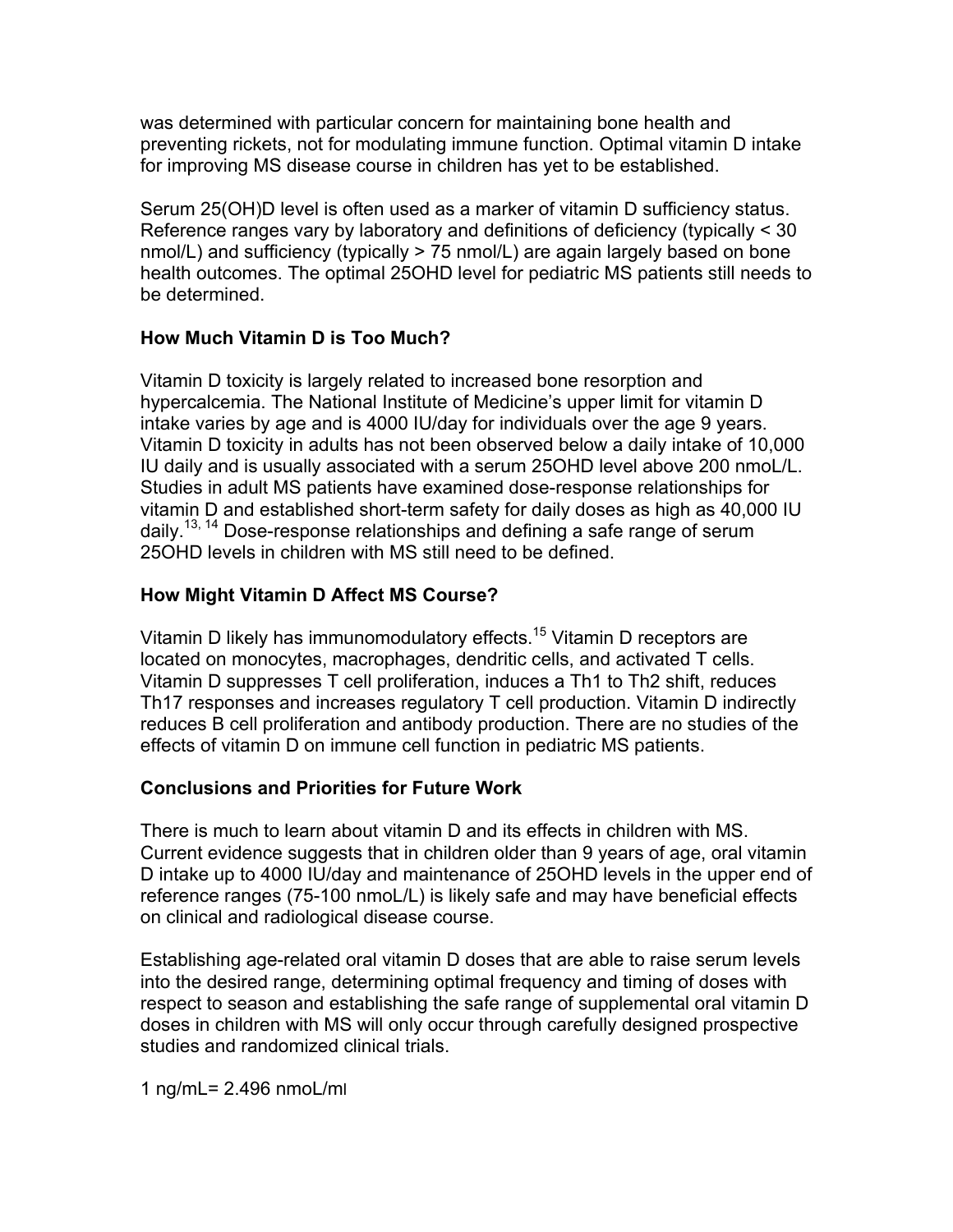Written Boston 2014, Facilitator: Dr. Naila Makhani,

Workshop Workgroup Members: Dr. Brenda Banwell, Dr. Heather Hanwell, Dr. Rogier Hintzen,Dr. Joaquin Pena, Dr. Anne-Louise Ponsonby, Dr. Sunita Venkateswaran, Dr. Dessa Sadovnick, Dr. Alberto Ascherio

References

1. Ramagopalan SV, Dobson R, Meier UC, Giovannoni G. Multiple sclerosis: risk factors, prodromes, and potential causal pathways. Lancet neurology 2010;9:727-739.

2. Munger KL, Levin LI, Hollis BW, Howard NS, Ascherio A. Serum 25hydroxyvitamin D levels and risk of multiple sclerosis. Jama 2006;296:2832-2838.

3. Munger KL, Zhang SM, O'Reilly E, et al. Vitamin D intake and incidence of multiple sclerosis. Neurology 2004;62:60-65.

4. van der Mei IA, Ponsonby AL, Dwyer T, et al. Vitamin D levels in people with multiple sclerosis and community controls in Tasmania, Australia. J Neurol 2007;254:581-590.

5. Kragt J, van Amerongen B, Killestein J, et al. Higher levels of 25hydroxyvitamin D are associated with a lower incidence of multiple sclerosis only in women. Mult Scler 2009;15:9-15.

6. Soilu-Hanninen M, Airas L, Mononen I, Heikkila A, Viljanen M, Hanninen A. 25-Hydroxyvitamin D levels in serum at the onset of multiple sclerosis. Mult Scler 2005;11:266-271.

7. Simpson S, Jr., Taylor B, Blizzard L, et al. Higher 25-hydroxyvitamin D is associated with lower relapse risk in multiple sclerosis. Ann Neurol 2010;68:193-203.

8. Runia TF, Hop WC, de Rijke YB, Buljevac D, Hintzen RQ. Lower serum vitamin D levels are associated with a higher relapse risk in multiple sclerosis. Neurology 2012;79:261-266.

9. Ascherio A, Munger KL, White R, et al. Vitamin D as an early predictor of multiple sclerosis activity and progression. JAMA neurology 2014;71:306-314.

10. Mowry EM, Waubant E, McCulloch CE, et al. Vitamin D status predicts new brain magnetic resonance imaging activity in multiple sclerosis. Ann Neurol 2012;72:234-240.

11. Banwell B, Bar-Or A, Arnold DL, et al. Clinical, environmental, and genetic determinants of multiple sclerosis in children with acute demyelination: a prospective national cohort study. Lancet Neurol 2011;10:436-445.

12. Mowry EM, Krupp LB, Milazzo M, et al. Vitamin D status is associated with relapse rate in pediatric-onset multiple sclerosis. Ann Neurol 2010;67:618-624. 13. Kimball SM, Ursell MR, O'Connor P, Vieth R. Safety of vitamin D3 in adults with multiple sclerosis. Am J Clin Nutr 2007;86:645-651.

14. Burton JM, Kimball S, Vieth R, et al. A phase I/II dose-escalation trial of vitamin D3 and calcium in multiple sclerosis. Neurology 2010;74:1852-1859.